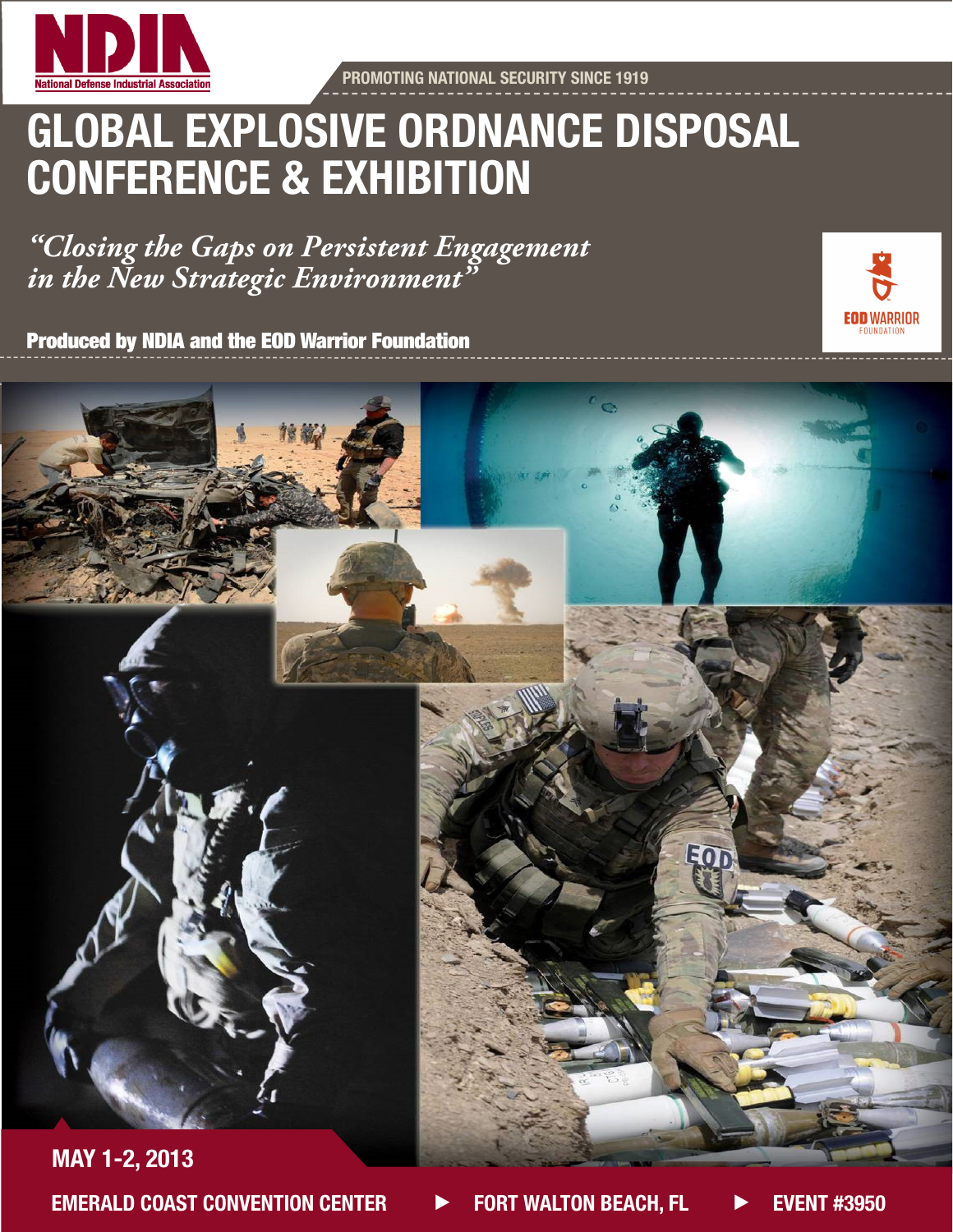#### LOCATION

Emerald Coast Convention Center 1250 Miracle Strip Pwky., SE Fort Walton Beach, FL 32548

#### **ATTIRE**

Appropriate dress for the conference is business casual for civilians and Class B uniform or uniform of the day for military personnel.

#### ID BADGES

During conference registration, each Attendee will be issued an identification badge. Please be prepared to present a valid picture ID. Badges must be worn at all conference functions.

#### **ADVERTISING**

Advertise in *National Defense* magazine and increase your organization's exposure. *National Defense* will be distributed to Attendees of this event, as well as other NDIA events. For more information, contact Mr. Dino Pignotti, VP Advertising, at (703) 247-2541 or dpignotti@ndia.org.

#### SPEAKER DONATIONS

In lieu of Speaker gifts, a donation will be made to the EOD Warrior Foundation. For additional information, please visit: http://www.eodwarriorfoundation.org

## GLOBAL EXPLOSIVE ORDNANCE DISPOSAL CONFERENCE & EXHIBITION

May 1 - 2, 2013 Emerald Coast Convention Center, Fort Walton Beach, FL

*"Closing the Gaps on Persistent Engagement in the New Strategic Environment"*

### WEDNESDAY, MAY 1, 2013

| 7:00 AM - 6:30 PM    | <b>Conference Registration</b><br>Foyer             |
|----------------------|-----------------------------------------------------|
| 7:00 AM - 8:00 AM    | <b>Continental Breakfast</b>                        |
|                      | Foyer                                               |
| $8:00 AM - 8:30 AM$  | <b>Welcome Remarks</b>                              |
|                      | Emerald Grand Ballroom III & IV                     |
|                      | Major General Barry D. Bates, USA (Ret),            |
|                      | Vice President of Operations, NDIA                  |
|                      | Mr. Eugene Squires, Senior Partner, Squires         |
|                      | & Fulcher, LLC Management Consultants;              |
|                      | Chairman, NDIA EOD Committee                        |
|                      | Mrs. Nicole Motsek, Executive Director, EOD         |
|                      | Memorial Foundation                                 |
| $8:30 AM - 9:15 AM$  | Keynote Remarks – Closing the Gaps on               |
|                      | Persistent Engagement in the New Strategic          |
|                      |                                                     |
|                      | Environment                                         |
|                      | Emerald Grand Ballroom III & IV                     |
|                      | Lieutenant Colonel (P) Dean Meinert, USA,           |
|                      | Chief, Explosive Ordnance Disposal and              |
|                      | Humanitarian Mine Action, Office of the             |
|                      | Assistant Secretary of Defense for Special          |
|                      | <b>Operations/Low Intensity Conflict</b>            |
| $9:15 AM - 10:00 AM$ | <b>IMPACT</b> (Injured Military Personnel Assisting |
|                      | <b>Combat Troops)</b>                               |
|                      | Emerald Grand Ballroom III & IV                     |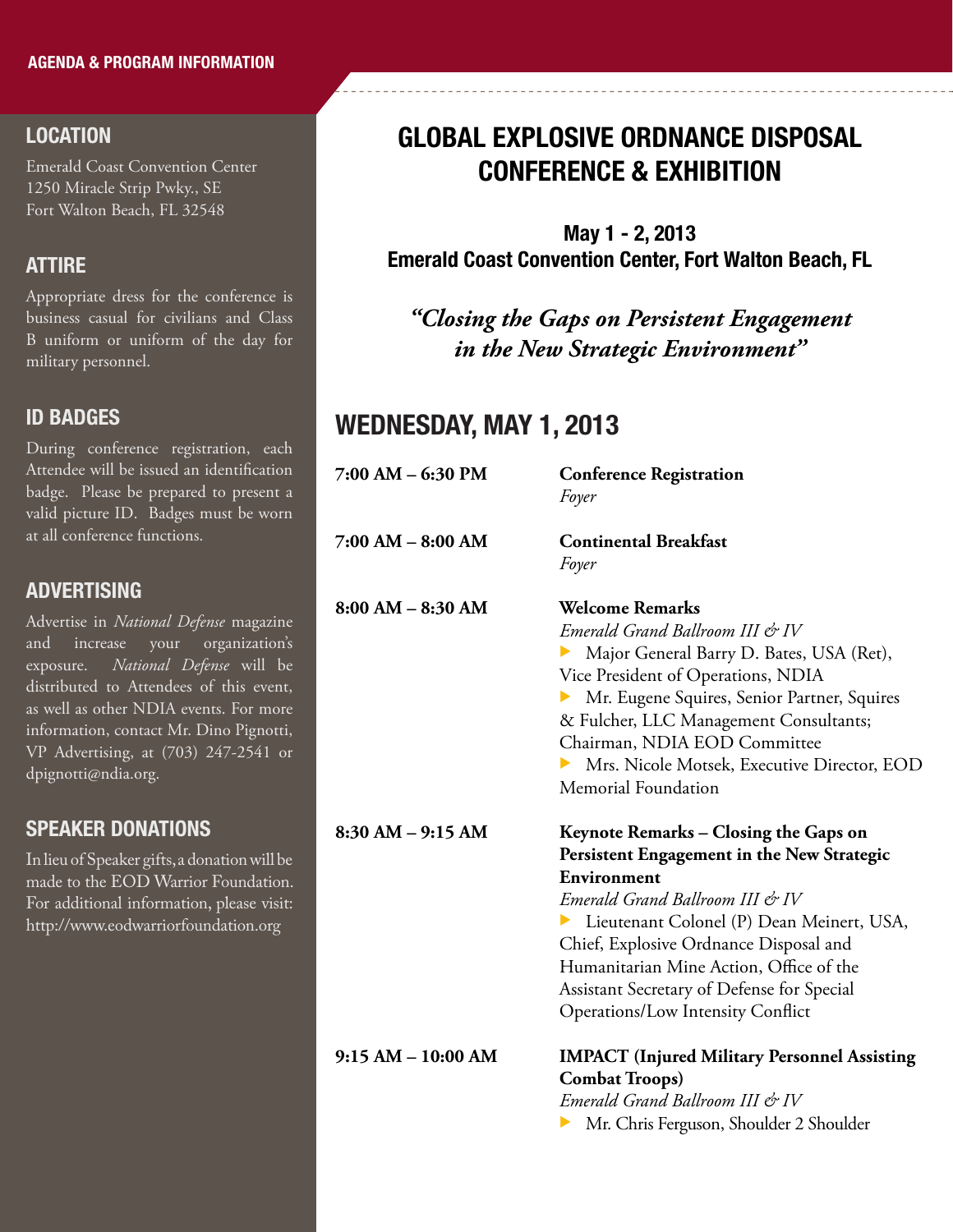| $9:30$ AM $-6:30$ PM    | <b>Exhibit Hall Open</b><br>Emerald Grand Ballroom I & II (Exhibition Hall)                                                                                                          |
|-------------------------|--------------------------------------------------------------------------------------------------------------------------------------------------------------------------------------|
| $10:00$ AM $- 10:30$ AM | <b>Networking Break</b><br>Emerald Grand Ballroom I & II (Exhibition Hall)                                                                                                           |
| $10:30$ AM $-11:15$ AM  | <b>NATO EOD Working Group Update</b><br>Emerald Grand Ballroom III & IV<br>Colonel Gareth Bex, Army of the United Kingdom, Chairman, NATO/OTAN EOD<br>Working Group                  |
| $11:15 AM - 12:00 PM$   | <b>NATO EOD Centre of Excellence</b><br>Emerald Grand Ballroom III & IV<br>Colonel Jaroslav Bieleny', Slovakia Armed Forces, Director, NATO/OTAN EOD CoE                             |
| $12:00$ PM $- 1:30$ PM  | <b>Networking Lunch</b><br>Emerald Grand Ballroom I & II (Exhibition Hall)                                                                                                           |
| $1:30$ PM $- 2:00$ PM   | <b>NAVSCOLEOD International Training Programs</b><br>Emerald Grand Ballroom III & IV<br>Captain Joseph Polanin, USN, Commanding Officer, Naval School Explosive Ordnance<br>Disposal |
| 2:00 PM - 3:00 PM       | <b>U.S. Navy EOD Requirements Panel</b><br>Emerald Grand Ballroom III & IV<br>Chair: Captain Robert Mirick, USN (Ret), Lead Associate, Booz Allen Hamilton, Inc.                     |
| $3:00$ PM $-3:30$ PM    | <b>Networking Break</b><br>Emerald Grand Ballroom I & II (Exhibition Hall)                                                                                                           |
| 3:30 PM - 4:30 PM       | <b>U.S. Army EOD Requirements Panel</b><br>Emerald Grand Ballroom III & IV<br>Chair: Major General Julian Burns, USA (Ret), Member, The Spectrum Group, Inc.                         |
| $4:30$ PM $-5:00$ PM    | <b>Department of Defense Explosives Safety Challenges</b><br>Emerald Grand Ballroom III & IV<br>Colonel Leo Bradley, USA, DoD Explosives Safety Board                                |
| $5:00$ PM $-6:30$ PM    | <b>Reception</b> ( <i>Hosted Bar</i> )<br>Emerald Grand Ballroom I & II (Exhibition Hall)                                                                                            |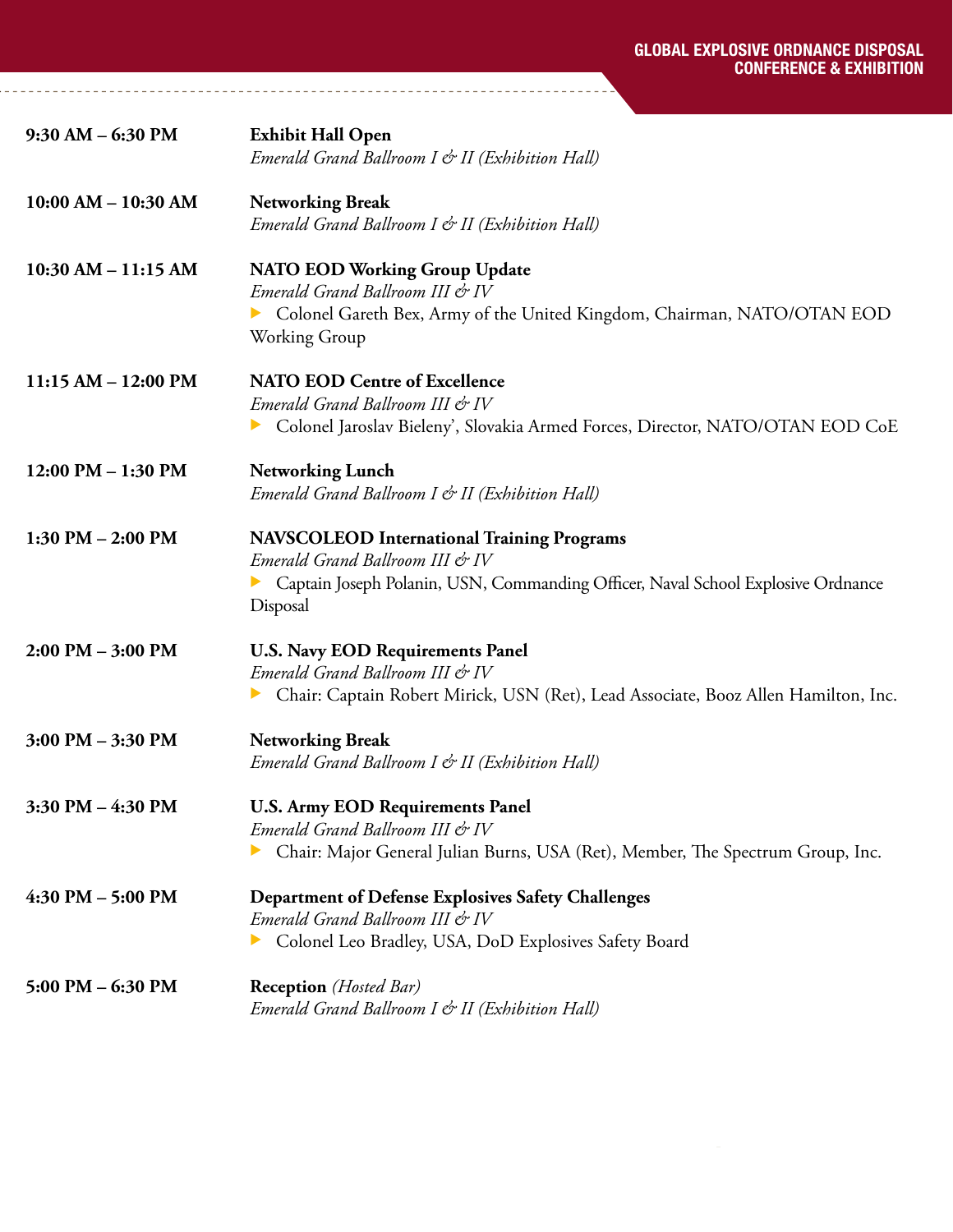#### **SURVEY**

A survey will be e-mailed to you after the conference. NDIA would appreciate your time in completing the survey to help make our event even more successful in the future.

#### PROCEEDINGS

Proceedings will be available on the web through the Defense Technical Information Center (DTIC) two weeks after the conference. All registered Attendees will receive an email notification once the proceedings are available.

#### *Emerald Grand Ballroom III & IV* Representative Rick Crawford (R-AR), Co-Chair, Congressional EOD Caucus **8:45 AM – 9:15 AM EOD Supply Chain - Recruiting & Training Tomorrow's EOD Technician**  *Emerald Grand Ballroom III & IV* **EXECUTE: Captain Brad McKinney, USN, Commanding** Officer, Center for EOD and Diving **9:00 AM – 1:00 PM Exhibit Hall Open**   *Emerald Grand Ballroom I & II (Exhibition Hall)* **9:15 AM – 10:00 AM Navy Expeditionary Combat Command CONTACTS** Conference Ms. Laura Yuska Meeting Planner, NDIA (703) 247-2596 lyuska@ndia.org Exhibits Ms. Luellen Hoffman Director of Exhibits, NDIA (703) 247-9460 lhoffman@ndia.org

### *Emerald Grand Ballroom III & IV* **Exercise Captain Dan Shultz, USN, Deputy for** Readiness and Training (N9), Navy Expeditionary Combat Command **10:00 AM – 10:30 AM Networking Break** *Emerald Grand Ballroom I & II (Exhibition Hall)* **10:30 AM – 11:00 AM 20th Support Command (CBRNE) Update**

 *Emerald Grand Ballroom III & IV* GSM David Puig, USA, Command Sergeant Major, 20th Support Command (CBRNE)

 **Technology Requirements & Focus Areas**

### THURSDAY, MAY 2, 2013

**7:00 AM – 3:30 PM Conference Registration**

**7:00 AM – 8:00 AM Continental Breakfast**

**8:00 AM – 8:15 AM Welcome Remarks**

*Foyer*

*Foyer*

*Emerald Grand Ballroom III & IV*

EOD Committee

**8:15 AM – 8:45 AM Keynote Remarks – EOD Initiatives on the Hill**

**Lieutenant General Donald Wetekam, USAF** (Ret), Senior Vice President for Government Affairs, AAR Corporation; Vice Chairman, NDIA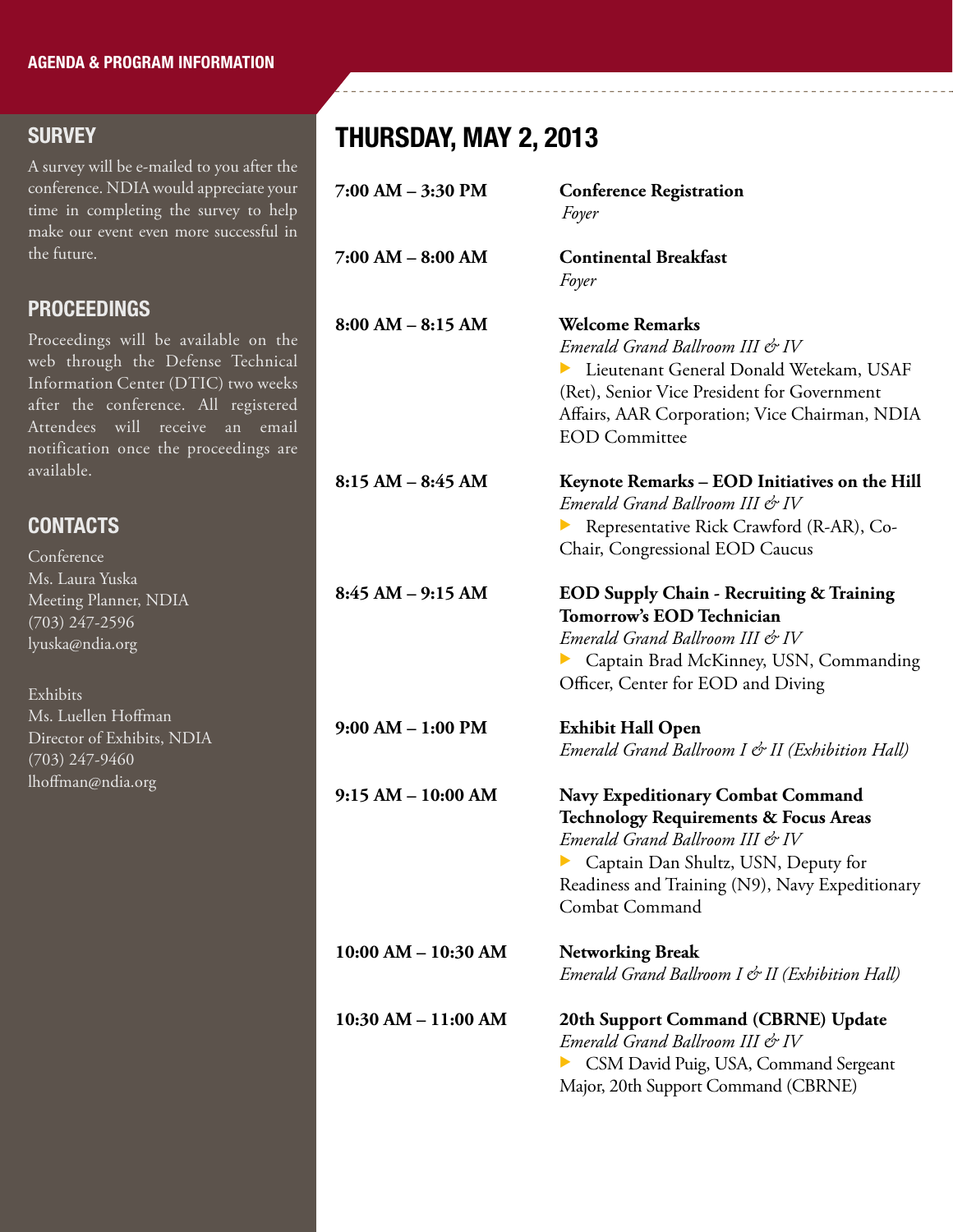| $11:00 AM - 11:30 AM$   | Baseline Training Requirements and Way Ahead for Homemade Explosives<br>Emerald Grand Ballroom III & IV<br>Commander Ryan Bedner, USN, Director of Training, Center for EOD and Diving |
|-------------------------|----------------------------------------------------------------------------------------------------------------------------------------------------------------------------------------|
| $11:30$ AM $- 12:00$ PM | Post Afghanistan Lessons Learned: A C-IED Task Force Perspective<br>Commander Chuck Andrews, USN, Former Commanding Officer, Mobile Unit Three                                         |
| $12:00$ PM $- 1:00$ PM  | Networking Lunch (Last Chance to View Exhibits)<br>Emerald Grand Ballroom I & II (Exhibition Hall)                                                                                     |
| $1:00$ PM $-$ 4:00 PM   | <b>SERVICES STATE OF THE UNION ON EOD</b>                                                                                                                                              |
| $1:00$ PM $- 1:45$ PM   | U.S. Army<br>Emerald Grand Ballroom III & IV<br>Lieutenant Colonel Martin Weber, USA, G-38, Headquarters Department of the Army<br>▶                                                   |
| $1:45$ PM $- 2:30$ PM   | <b>U.S. Marines</b><br>Emerald Ballroom III & IV<br>Major Robert Schmidt, USMC, Commanding Officer, Marine Corps Detachment Eglin,<br>Naval School Explosive Ordnance Disposal         |
| $2:30$ PM $-3:15$ PM    | U.S. Navy<br>Emerald Grand Ballroom III & IV<br>Rear Admiral Michael P. Tillotson, USN, Commander, Navy Expeditionary Combat<br>Command                                                |
| 3:15 PM - 3:30 PM       | <b>Closing Remarks</b><br>Emerald Grand Ballroom III & IV<br>Mr. Eugene Squires, Senior Partner, Squires & Fulcher, LLC Management Consultants;<br>Chairman, NDIA EOD Committee        |
| 3:30 PM                 | <b>Conference Adjourns</b>                                                                                                                                                             |

<u>. . . . . . . . . . . . . . . . . . .</u> .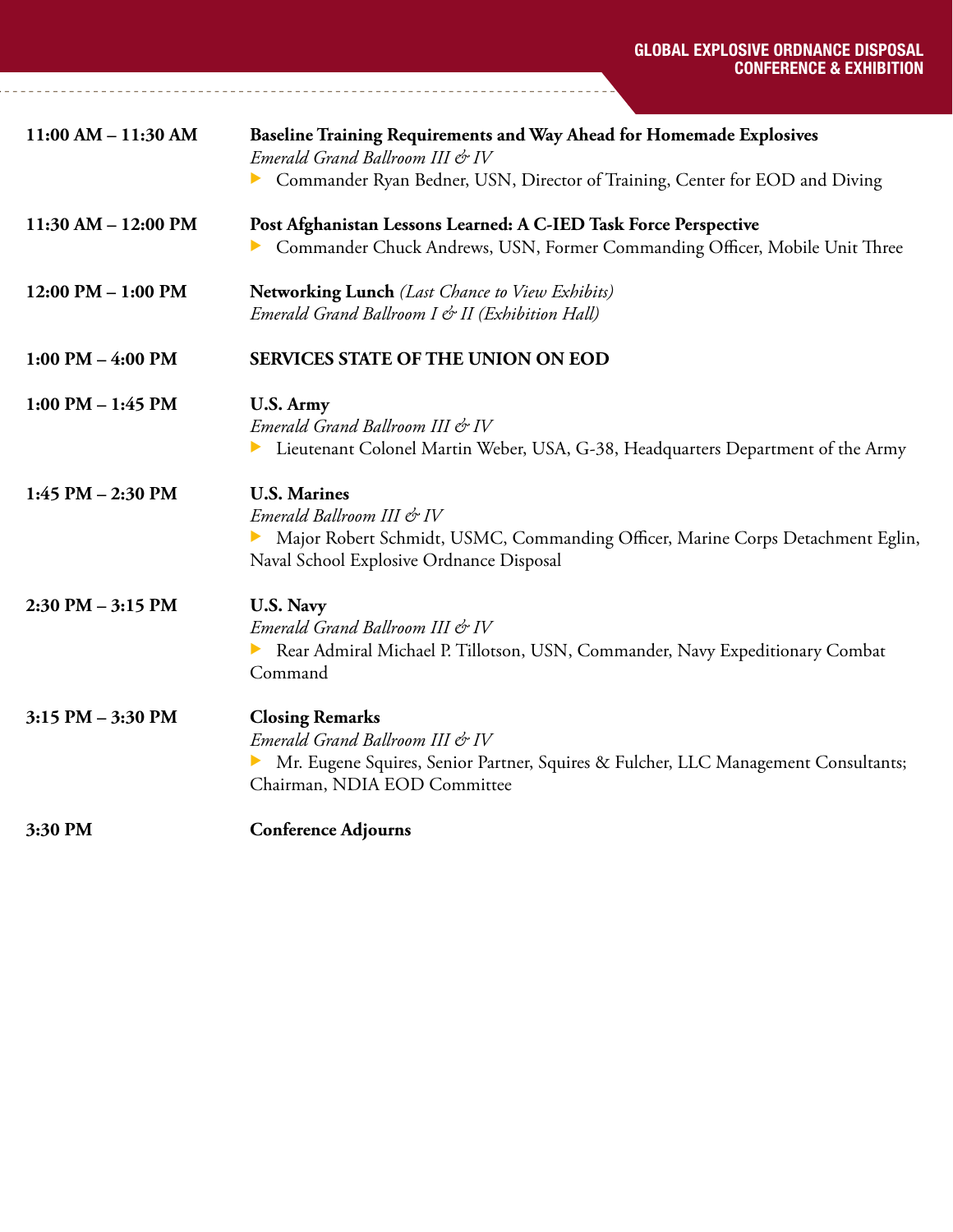# THANK YOU TO OUR SPONSORS



Sierra Nevada Corporation is a world-class prime systems integrator and electronic systems provider known for its rapid, innovative, and agile technology solutions. Fast-growing and widely diversified, SNC is a high-tech electronics, engineering, and manufacturing corporation that continues to expand its impressive portfolio of capabilities, products and services.